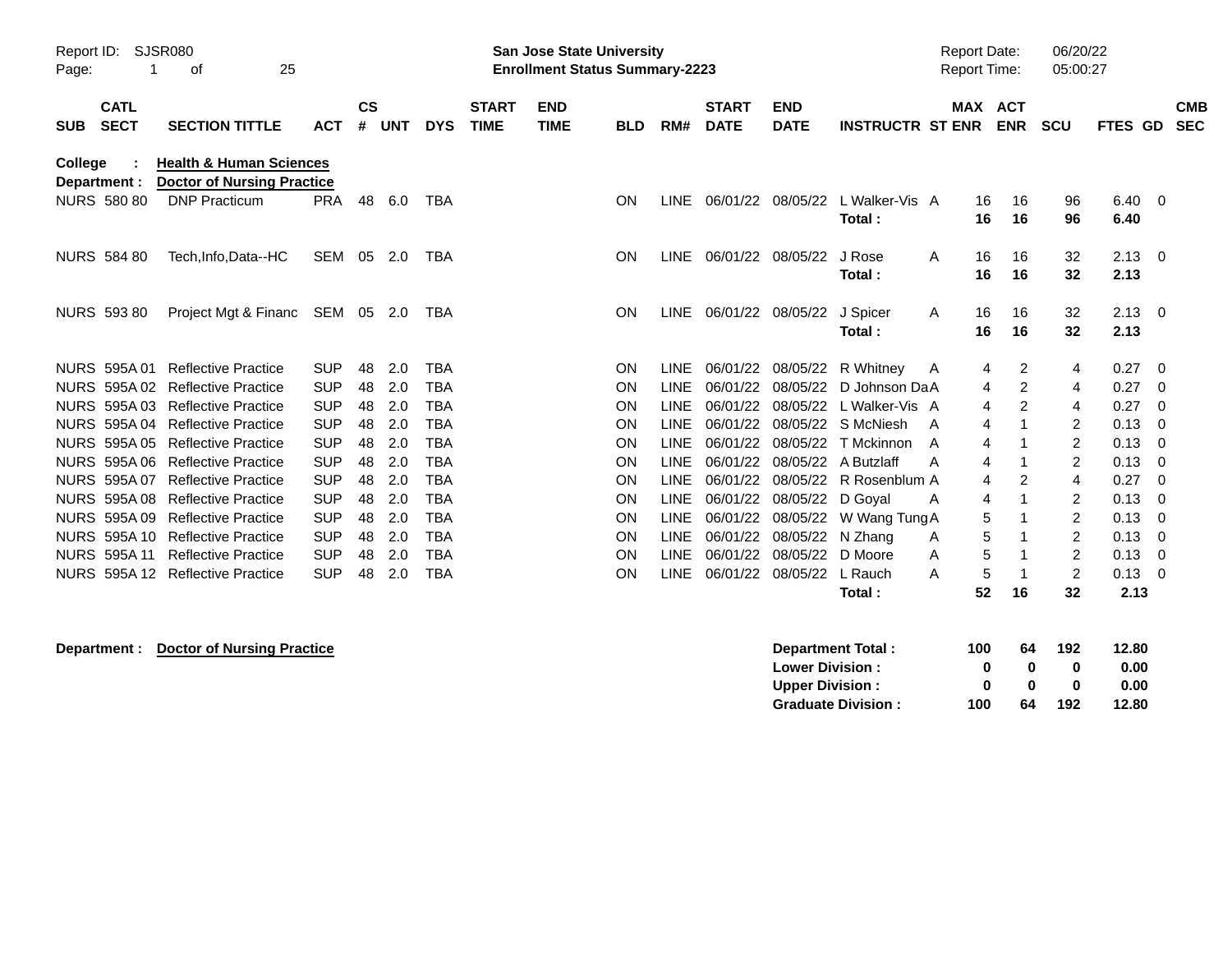| Report ID: SJSR080<br>2<br>25<br>Page:<br>οf |                            |                                                        | San Jose State University<br><b>Enrollment Status Summary-2223</b> |                    |                 |                          |                             |                           |                        |      |                             |                                                  | <b>Report Date:</b><br>Report Time:                   |        |                         | 06/20/22<br>05:00:27                   |                                        |                                  |                         |                          |
|----------------------------------------------|----------------------------|--------------------------------------------------------|--------------------------------------------------------------------|--------------------|-----------------|--------------------------|-----------------------------|---------------------------|------------------------|------|-----------------------------|--------------------------------------------------|-------------------------------------------------------|--------|-------------------------|----------------------------------------|----------------------------------------|----------------------------------|-------------------------|--------------------------|
| SUB                                          | <b>CATL</b><br><b>SECT</b> | <b>SECTION TITTLE</b>                                  | ACT                                                                | $\mathsf{cs}$<br># | <b>UNT</b>      | <b>DYS</b>               | <b>START</b><br><b>TIME</b> | <b>END</b><br><b>TIME</b> | <b>BLD</b>             | RM#  | <b>START</b><br><b>DATE</b> | <b>END</b><br><b>DATE</b>                        | <b>INSTRUCTR ST ENR</b>                               |        | MAX ACT                 | <b>ENR</b>                             | <b>SCU</b>                             | FTES GD                          |                         | <b>CMB</b><br><b>SEC</b> |
| College                                      | Department :               | <b>Health &amp; Human Sciences</b><br><b>Audiology</b> |                                                                    |                    |                 |                          |                             |                           |                        |      |                             |                                                  |                                                       |        |                         |                                        |                                        |                                  |                         |                          |
| AUD.                                         |                            | 505B 01 Prof Issues II                                 | <b>LEC</b>                                                         |                    | 02 3.0          | MW                       |                             | 01:00 PM 03:00 PM         | MH.                    | 332  |                             | 06/01/22 08/05/22                                | K Bell<br>Total:                                      | A      | 8<br>8                  | 6<br>6                                 | 18<br>18                               | $1.20 \t 0$<br>1.20              |                         |                          |
| AUD                                          |                            | 510A 01 Cln Rot in Audio I                             | CLN.                                                               | 06                 | 3.0             | $\top$                   |                             | 12:00 PM 04:00 PM         | <b>SH</b>              | 112  |                             | 06/01/22 08/05/22                                | M Kondo<br>Total:                                     | A      | 8<br>8                  | 6<br>6                                 | 18<br>18                               | 1.20<br>1.20                     | $\overline{\mathbf{0}}$ |                          |
| AUD                                          |                            | 510C 01 Cln Rot in Audio III                           | CLN.                                                               | 06                 | 3.0             | MW                       |                             | 09:00 AM 11:00 AM         | MН                     | 332  |                             | 06/01/22 08/05/22                                | J Winzelberg A<br>Total:                              |        | 12<br>12                | 10<br>10                               | 30<br>30                               | $2.00 \t 0$<br>2.00              |                         |                          |
| <b>AUD</b>                                   | 51701                      | <b>Audiol Assess IV</b>                                | LEC.                                                               |                    | 02 3.0          | TR                       |                             | 10:00 AM 12:00 PM         |                        |      |                             | 06/01/22 08/05/22                                | K Bell<br>Total:                                      | A      | $12 \overline{ }$<br>12 | 10<br>10                               | 30<br>30                               | $2.00 \t 0$<br>2.00              |                         |                          |
| AUD                                          | 521 01                     | <b>Medical Audiology</b>                               | <b>LEC</b>                                                         |                    | 02 3.0          | TR                       |                             | 10:00 AM 12:00 PM         |                        |      |                             | 06/01/22 08/05/22                                | A Yellamsett A<br>Total:                              |        | 8<br>8                  | 6<br>6                                 | 18<br>18                               | $1.20 \t 0$<br>1.20              |                         |                          |
| AUD                                          | 522 01                     | Tinnitus                                               | LEC.                                                               |                    | 02 2.0          | <b>TR</b>                |                             | 01:00 PM 03:00 PM         |                        |      |                             | 07/05/22 08/05/22                                | S Bhagat<br>Total:                                    | A      | 12<br>12                | 10<br>10                               | 20<br>20                               | $1.33 \ 0$<br>1.33               |                         |                          |
| <b>AUD</b>                                   | 523 01                     | Pharmacology                                           | <b>LEC</b>                                                         | 02                 | 1.0 F           |                          | 10:00 AM 11:15 AM           |                           | <b>ON</b>              |      |                             |                                                  | LINE 06/01/22 07/01/22 S Bhagat<br>Total:             | A      | 12<br>$12 \,$           | 10<br>10                               | 10<br>10                               | $0.67$ 0<br>0.67                 |                         |                          |
| AUD<br>AUD                                   | 598 01<br>598 02           | Research Project<br>Research Project                   | LEC.<br><b>LEC</b>                                                 | 02                 | $02$ 2.0<br>2.0 | <b>TBA</b><br><b>TBA</b> |                             |                           | <b>ON</b><br><b>ON</b> |      |                             | LINE 06/01/22 07/01/22 A Svec                    | LINE 06/01/22 07/01/22 S Bhagat                       | A<br>A | 3<br>3                  | 3<br>3                                 | 6<br>6                                 | $0.40 \quad 0$<br>$0.40 \quad 0$ |                         |                          |
| AUD<br>AUD                                   | 598 03<br>598 04           | Research Project<br>Research Project                   | <b>LEC</b><br><b>LEC</b>                                           | 02                 | 2.0<br>02 2.0   | <b>TBA</b><br><b>TBA</b> |                             |                           | <b>ON</b><br><b>ON</b> | LINE |                             | 06/01/22 07/01/22 K Bell                         | LINE 06/01/22 07/01/22 A Yellamsett A<br>Total:       | A      | 3<br>3<br>$12 \,$       | $\overline{c}$<br>$\overline{c}$<br>10 | $\overline{4}$<br>$\overline{4}$<br>20 | 0.27<br>0.27 0<br>1.33           | $\overline{\mathbf{0}}$ |                          |
|                                              |                            | Department: Audiology                                  |                                                                    |                    |                 |                          |                             |                           |                        |      |                             | <b>Lower Division:</b><br><b>Upper Division:</b> | <b>Department Total:</b><br><b>Graduate Division:</b> |        | 84<br>0<br>0<br>84      | 68<br>$\bf{0}$<br>$\bf{0}$<br>68       | 164<br>0<br>$\bf{0}$<br>164            | 10.93<br>0.00<br>0.00<br>10.93   |                         |                          |